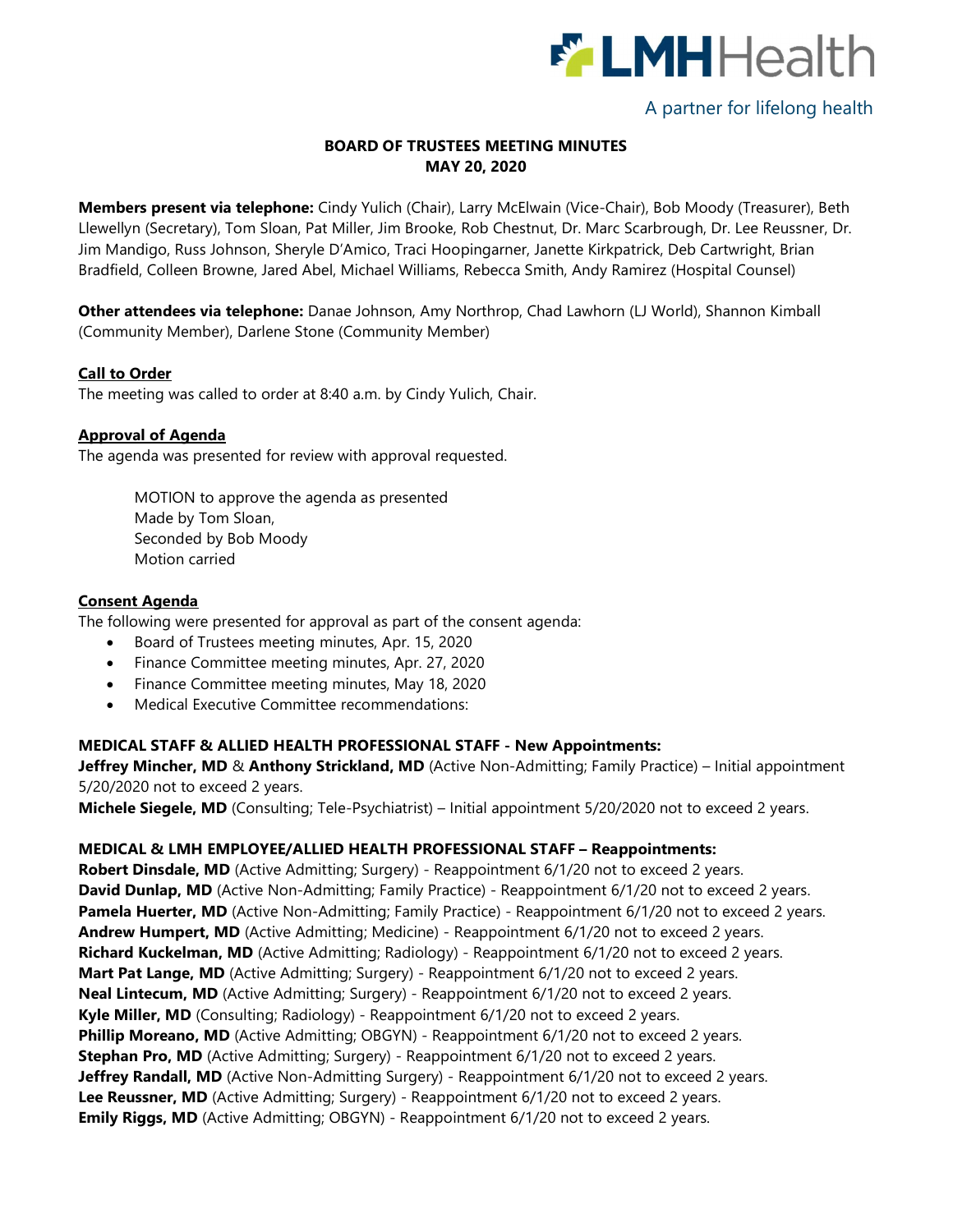

Luis Salazar, MD (Active Non-Admitting; Family Practice) - Reappointment 6/1/20 not to exceed 2 years. Stephen Segebrecht, MD (Active Admitting; Surgery) - Reappointment 6/1/20 not to exceed 2 years. Benjamin Smith, DO (Active Non-Admitting; Medicine) - Reappointment 6/1/20 not to exceed 2 years. James Summa, MD (Consulting; Radiology) - Reappointment 6/1/20 not to exceed 2 years. Mark Taylor, DPM (Active Admitting; Surgery) - Reappointment 6/1/20 not to exceed 2 years. Caleb Trent, MD (Active Admitting; Emergency Medicine) - Reappointment 6/1/20 not to exceed 2 years. **Sherri Vaughn, MD** (Active Non-Admitting; Family Practice) - Reappointment 6/1/20 not to exceed 2 years. Richard Wendt, MD (Active Admitting; Surgery) - Reappointment 6/1/20 not to exceed 2 years. Khylie Wurdeman, MD (Active Admitting; Emergency Medicine) - Reappointment 6/1/20 not to exceed 2 years. Nicole Apprill, APRN (Pain & Palliative Care; LMH Employee) - Reappointment 6/1/20 not to exceed 2 years. Dena Burnett, CRNA (Law. Anesthesia; Allied Health) - Reappointment 6/1/20 not to exceed 2 years. **Monica Hart, APRN** (Law. Spine Care; LMH Employee) - Reappointment 6/1/20 not to exceed 2 years. Caitlin Johnston, DNP, APRN (IMG; LMH Employee) - Reappointment 6/1/20 not to exceed 2 years. **Melissa Kramer, PA** (Law. Hospitalist; Allied Health) - Reappointment 6/1/20 not to exceed 2 years. Jody Mitchell, APRN (Anticoagulation Clinic; LMH Employee) - Reappointment 6/1/20 not to exceed 2 years. Alyson Reeves, CRNA (Law. Anesthesia; Allied Health) - Reappointment 6/1/20 not to exceed 2 years. Lori Winfrey, APRN (Law. Oncology Center; LMH Employee) - Reappointment 6/1/20 not to exceed 2 years.

#### FOCUSED PRACTITIONER PRACTICE EVALUATIONS:

Christopher Brychel, MD - Active Admitting; Internal Medicine/Infectious Diseases – Initial Elaine Demetroulis, MD - Active Admitting; IM/Cardiovascular Diseases – Initial Walter Ingram, MD - Active Admitting; Internal Medicine – Initial Taylor Neff, MD - Active Admitting; Emergency Medicine – Initial Jeffrey Whitacre, MD - Active Admitting; Emergency Department – Initial Adrian Cade, APRN - LMH Employee; Internal Medicine– Initial Dustin Huff, PA - AHP; Emergency Medicine – Initial Paige Parker, CRNA - Anesthesia - Initial Julie Pletcher, APRN - LMH Employee; Cardiology – Initial Tele-Radiologists (StatRad) – Initial:

Dustin Simpson, MD Nelson Uzquiano, MD Richard Hollis, DO Olufolajimi Obembe, MD Howard Bradfield, MD Harish Panicker, MD Zachary Roeder, MD Janet Amundson, MD Edward Hobart, MD Gregory Thalken, MD

#### PRIVILEGE &/or STATUS CHANGES & RESIGNATIONS:

Samantha Durland, MD - Leave of Absence; OB/GYN – Resignation effective 4/30/2020. S. Kirk Vincent, DDS - Active Non-Admitting; Oral Maxillofacial – Resignation effective 4/1/2020 Ted Daughety, MD - Consulting; Sleep Medicine – Resignation effective 4/30/2020 Michael Rozenfeld, DO - Consulting; Tele-Radiologist – Resignation effective 1/22/2020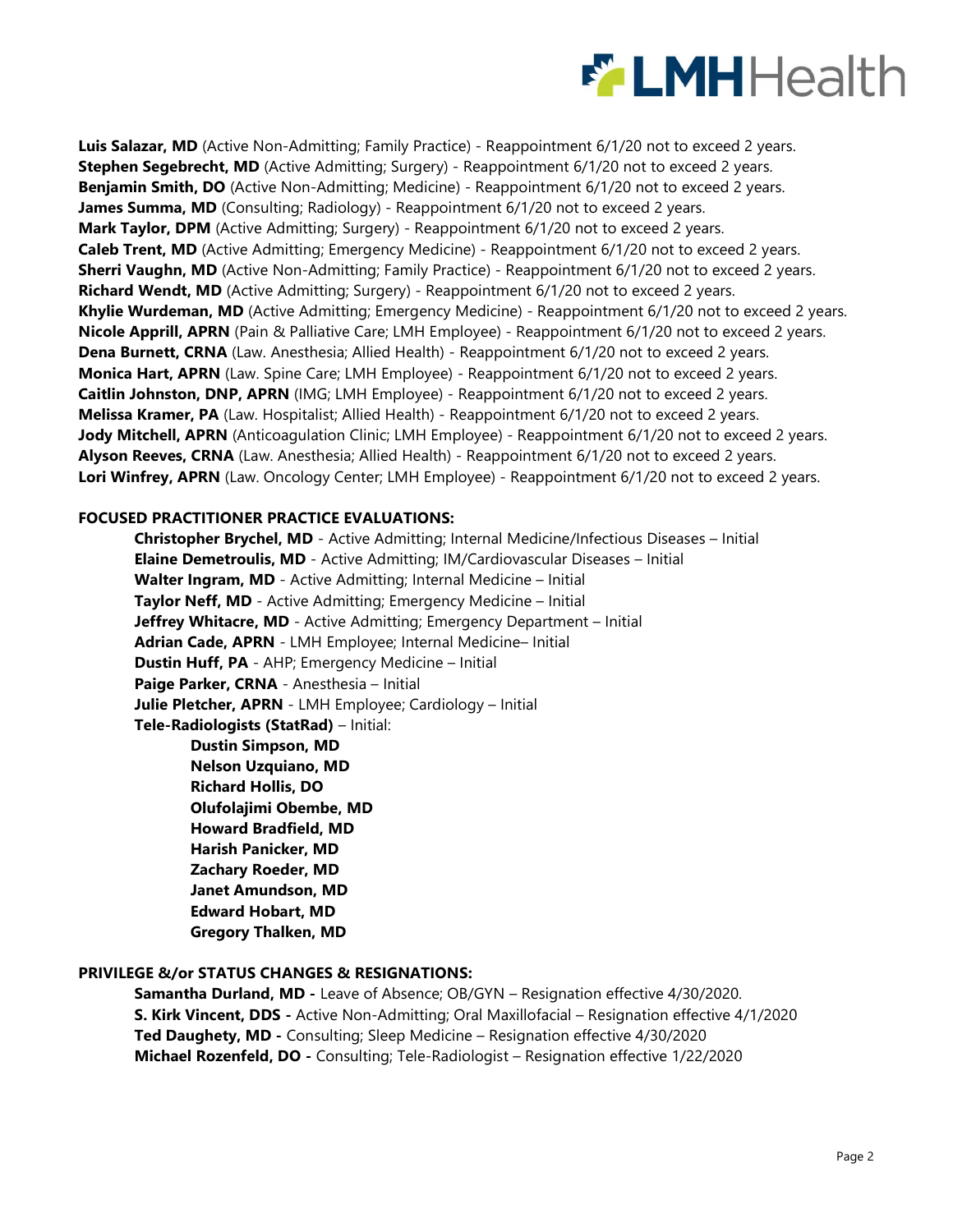

MOTION to approve the consent agenda Made by Bob Moody, Seconded by Tom Sloan Motion carried

## Chairperson of the Board Report

 Cindy Yulich, Chair, expressed her thanks to the hospital staff for the hard work they have done to respond to COVID-19. Ms. Yulich also shared her gratitude for how local agencies are noticeably working well together to help our community.

### Chief of Staff Report

 Dr. Jim Mandigo, Chief of Staff, expressed his gratitude to the hospital's staff and physicians for their continued response to COVID-19 and for their efforts in safely resuming services across clinical areas.

## CEO and Executive Team Report

- Incident Command and Operations Update: Members of the Incident Command team reported on the activities they are engaged in to incorporate changes made from responding to COVID-19 into regular operations for the hospital.
- CEO Report: Russ Johnson expressed his thanks to hospital staff for their ongoing work as the hospital begins to recover from COVID-19 response efforts. He added that the hospital and community will likely continue to feel the effects for weeks and months to come.
- Update from Incident Command: The incident command teams provided the Board with updates on how the hospital is responding to COVID-19 implications and supporting COVID-19 patients.

### **Open Discussion**

No items were presented for open discussion.

### Executive Session

- Motion was made to recess into executive session to discuss legal matters involving personnel performance and contracts with legal counsel as authorized by Sections 75-4319(b)(1) of the Kansas Open Meetings Act which authorizes consultation with the hospital's attorney on matters deemed privileged by the attorneyclient privilege. All staff members except for Russ Johnson are excused. We will reconvene the open meeting at 9:55 a.m.
	- MOTION made by Bob Moody, Seconded by Jim Brooke Motion carried
- Motion was made to extend executive session with the open meeting reconvening at 10:10 am MOTION made by Bob Moody, Seconded by Larry McElwain Motion carried
- Motion was made to extend executive session with the open meeting reconvening at 10:30 am MOTION made by Bob Moody, Seconded by Tom Sloan Motion carried